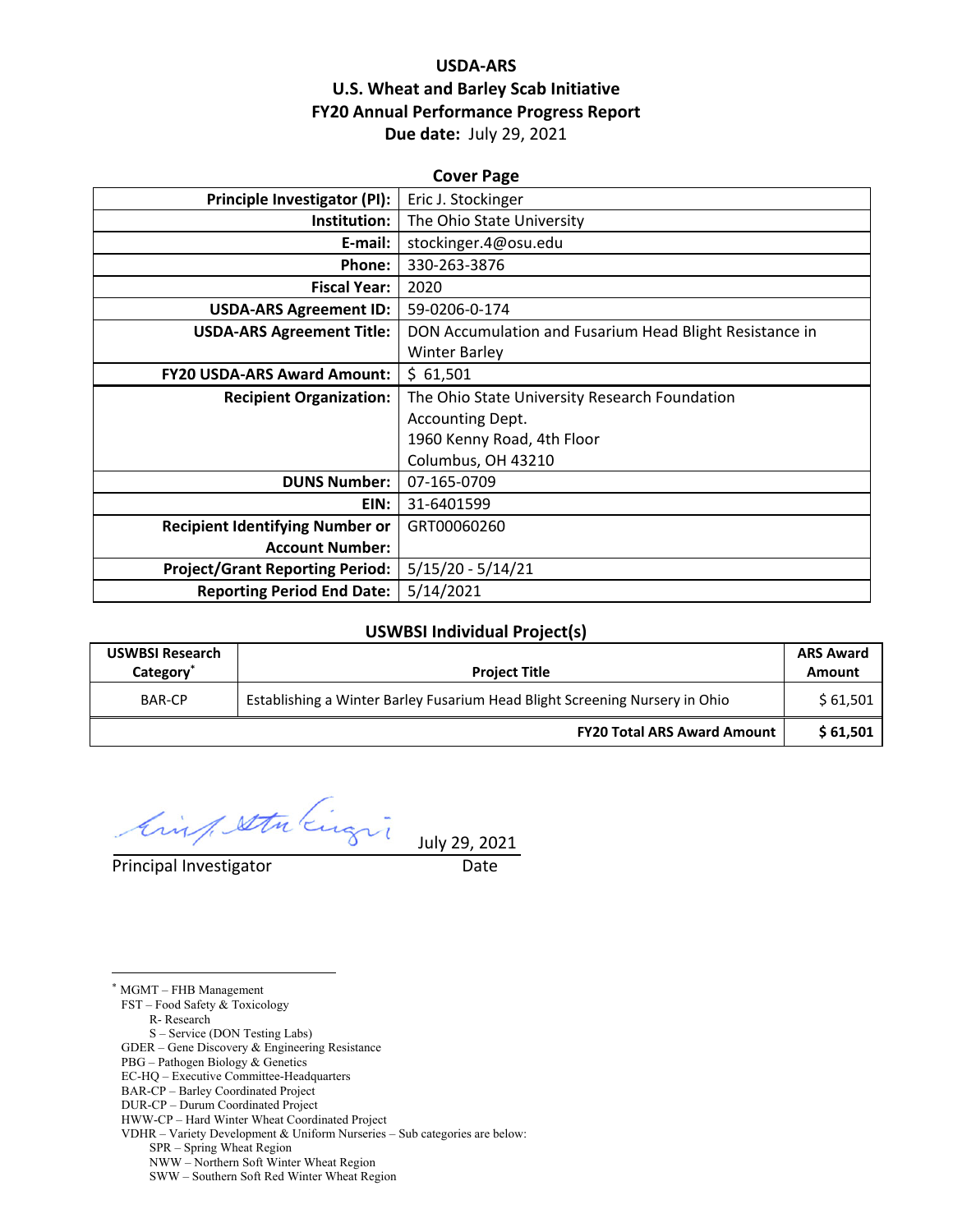**Project 1:** *Establishing a Winter Barley Fusarium Head Blight Screening Nursery in Ohio*

### **1. What are the major goals and objectives of the research project?**

#### **The overall project goal is to:**

Identify winter barley lines possessing resistance to *Fusarium graminearum* toxin accumulation and incorporate that genetic resistance into modern elite two‐row winter malting barley cultivars.

### **The specific objectives for this project are to:**

- 1) Establish a uniform winter barley scab nursery consisting of a core set of 20–30 lines, and test this set for resistances to Fusarium Head Blight (FHB) and fungal toxin accumulation.
- 2) Assess a mapping population derived from a FHB-resistant parent for resistances to FHB and fungal toxin accumulation.
- 3) Assess lines in the Ohio Winter Malting Barley Breeding Program for resistances to FHB and fungal toxin accumulation.
- **2. What was accomplished under these goals or objectives?** *(For each major goal/objective, address these three items below.)*

#### **a) What were the major activities?**

We planted the winter barley first scab nursery in Ohio autumn 2020. Included was a population of ~170 highly diverse two row winter barley lines associated with the Ohio breeding program. Each line was planted in three reps. We also planted a population of 82 recombinant lines from the  $95$ SR316A  $\times$  Charles cross, a population we refer to as the "Bregitzer population" in recognition of its developer, who had preliminary data indicating it is segregating for FHB resistance. Combined, we tested ~260 different barley lines. Also included were a set of six lines obtained from the Virginia Tech University breeding program that served as checks because they were previously determined to exhibit a range of visual and DON level resistance level differences (moderately resistant to moderately susceptible).

An overhead mist irrigation system was put in place prior to heading. During canopy development the nursery was inoculated with multiple race isolates of Ohio F. graminearum using corn cob "spawn" placed in nursery rows. Heading date of each line was recorded. At the first sign of head emergence (Zadoks 51‐53) and prior to pollen dehiscence, heads were spray‐inoculated using a backpack sprayer at two‐day intervals with asexual spores, also derived from multiple Ohio pathogenic races. The field was overhead mist‐irrigated intermittently for 2 min every 10 min between 5:00 AM and 9:00 AM, and again between 8:00 PM and 10:00 PM throughout anthesis, and for three days following the latest line completing anthesis.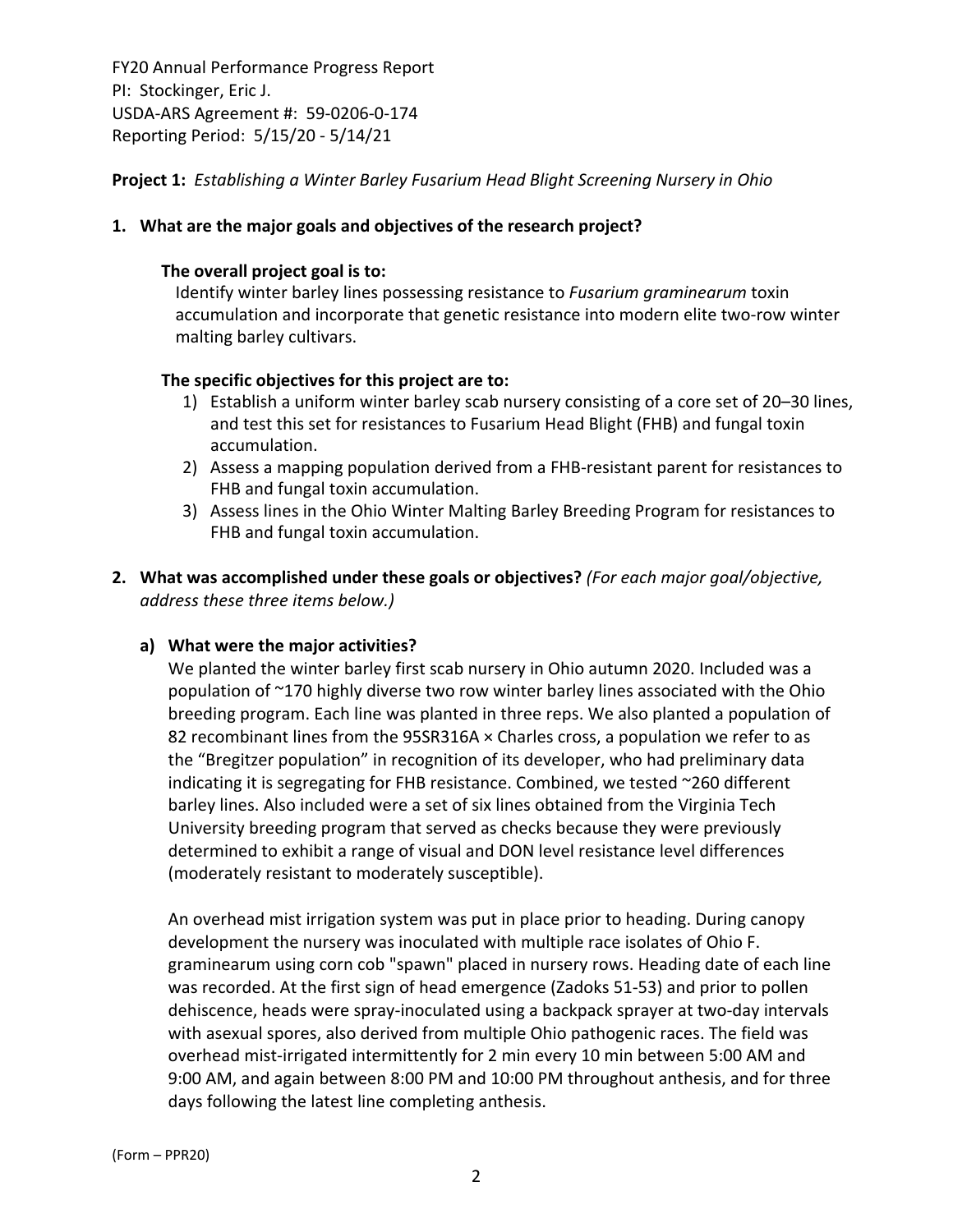> Subsequently, each rep of every line was independently rated by two individuals for visual symptoms using a 1‐10 scale. At maturity the reps were hand‐harvested and bulked to create a composite. The composite was then threshed in a stationary lab thresher to obtain clean seed. This material will next be ground using coffee grinders and then submitted for DON analyses.

A subset of the lines have been genotyped using the Barley 50k iSelect SNP Array. A subset of the Bregitzer recombinants exhibiting moderate resistance were crossed to Ohio adapted germplasm.

### **b) What were the significant results?**

The visual disease phenotypes exhibited by the individual check lines was as previously assigned (moderately resistant to moderately susceptible). FHB indexes of the ~170 highly diverse set and 82 Bregitzer recombinants also exhibited phenotypes in the categories defined by the checks. Preliminary findings suggest there might be an association between resistance levels and heading date but without additional replicated trials we cannot draw a definitive conclusion at this time.

#### **c) List key outcomes or other achievements.**

The 170 highly diverse lines were specifically chosen because they are highly diverse and thus could potentially serve as a novel source of resistance. However a preponderance of these lines also presented challenges, primarily high susceptibility to lodging and low grain yield. The high lodging necessitated eliminating one of the three reps at hand‐harvest. In lines also having low yield the quantity of harvested material was less than the ideal minimum 50 g required for robust DON level determinations. We will circumvent these two challenges in the future by increasing the number of lodging resistant lines, reducing the number of lodging susceptible lines, modifying our headrow planting format, or a combination of these.

## **3. Was this research impacted by the COVID‐19 pandemic (i.e. university shutdowns and/or restrictions, reduced or lack of support personnel, etc.)? If yes, please explain how this research was impacted or is continuing to be impacted.**

My entire research program was severely negatively impacted by Covid‐19 and the restrictions put in place by my institution.

In March 2020, The OSU shut down.

A hiring freeze was instituted. My program could hire no temporary employees until November 2020.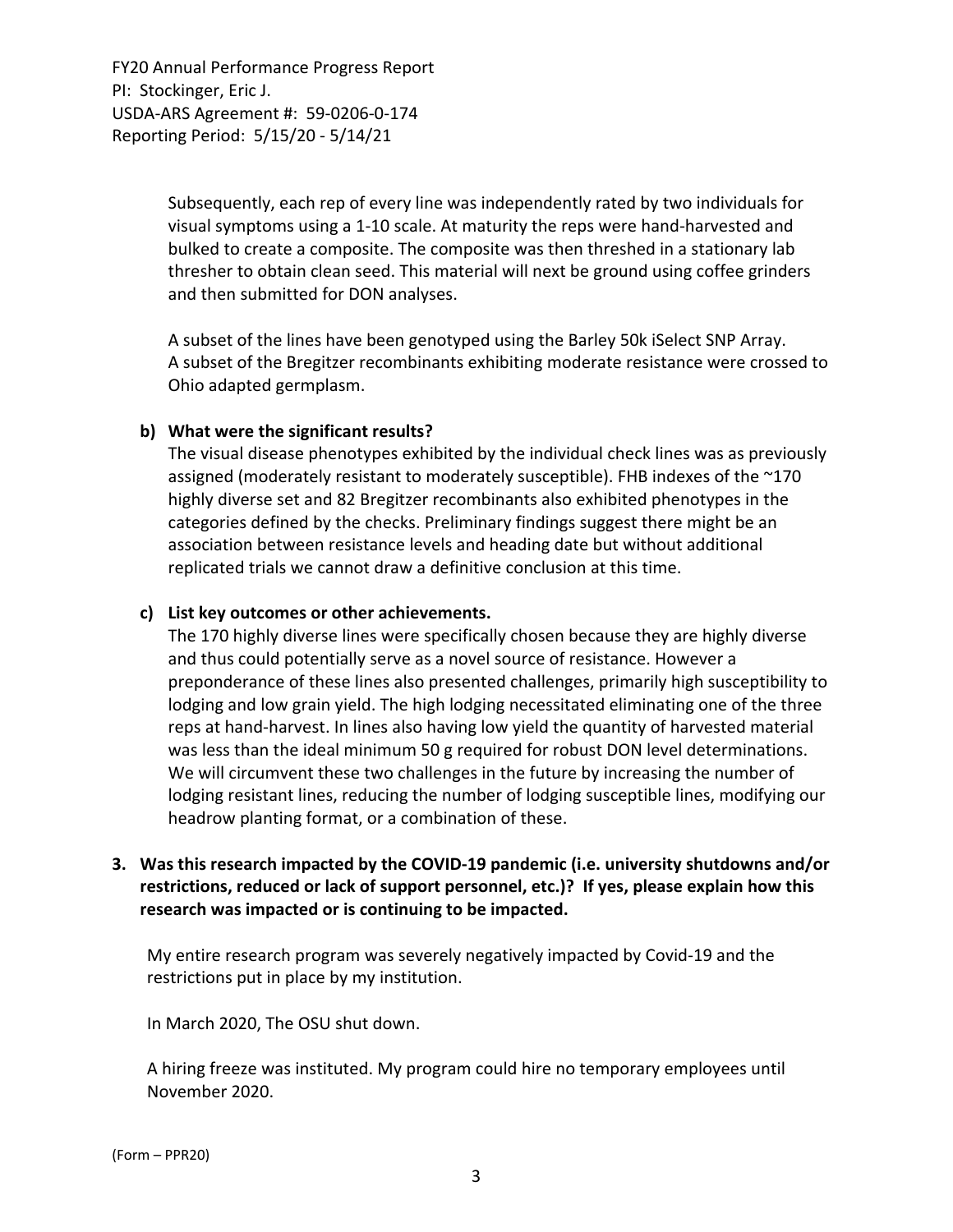Internal OSU funding was eliminated for all non‐covid‐19 related projects.

Administration discussed destroying all biological material, including plant populations in the greenhouses. Faculty were required to justify the importance of biological material to avoid its permanent loss.

Salvage and maintenance of all living biological material became the burden of a subset of individual faculty (me). That included harvesting, threshing, and packaging all of my research material and maintaining the biological material for other research programs.

Greenhouse time was limited to a maximum of one‐to‐two‐hour time frame per day.

A moratorium was placed on planting anything in the greenhouse or field, which continued through August 2020.

All crossing in greenhouses had to be terminated.

Data collection for my graduate student's research project was severely curtailed.

All hand‐harvesting of field headrows was carried out by me.

Research plots were left behind in the field as a result of insufficient personnel to combine‐harvest and process it. This included >50% of my own research material and that of colleagues (Kevin Smith's Winter Malting Barley Trial and Pat Hayes's Oregon Malting Elite Trial).

#### **4. What opportunities for training and professional development has the project provided?**

Nothing to Report.

#### **5. How have the results been disseminated to communities of interest?**

Nothing to Report (all field day events were cancelled as a result of Covid‐19.)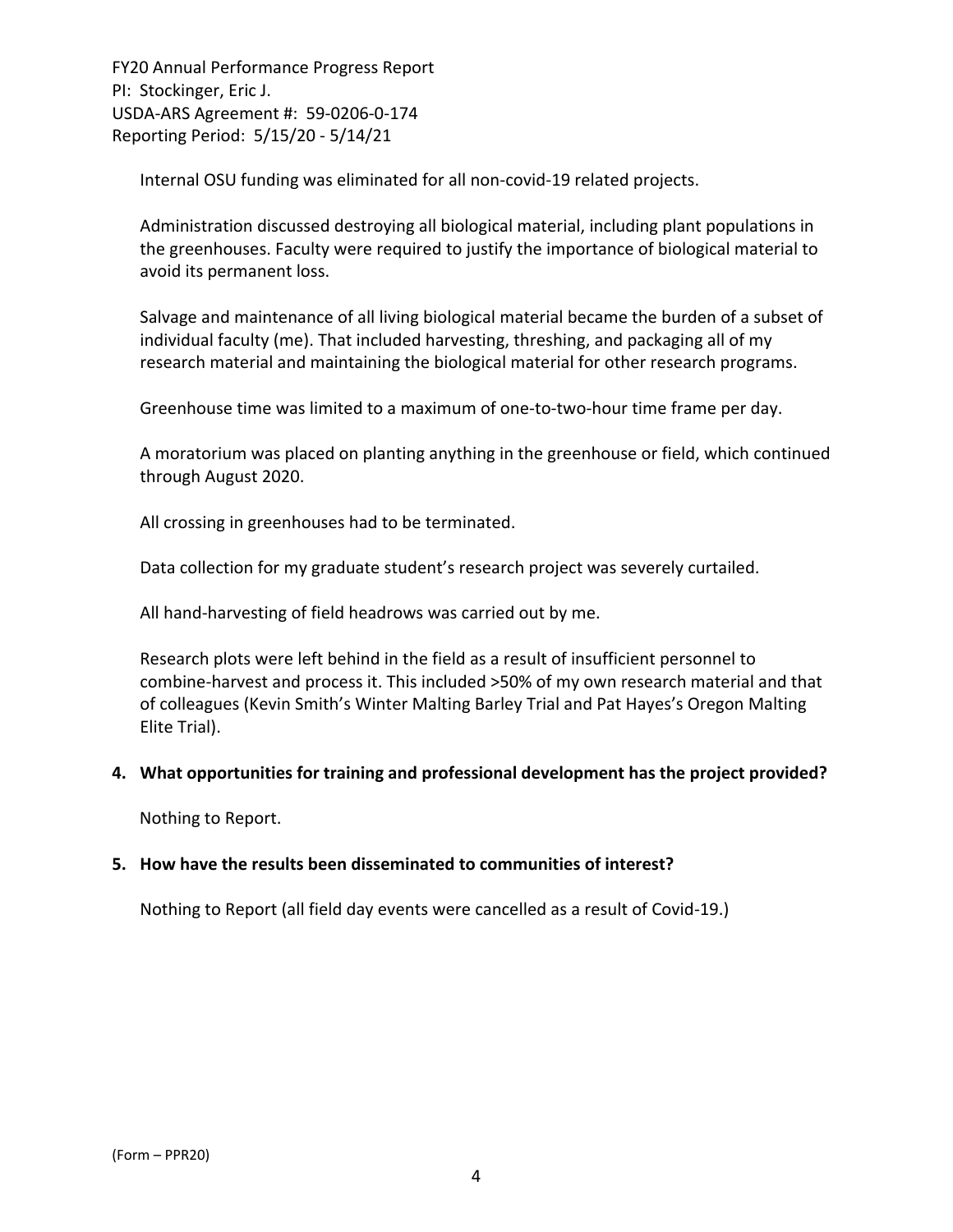## **Training of Next Generation Scientists**

**Instructions:** Please answer the following questions as it pertains to the FY20 award period (5/15/20 ‐ 5/14/21). The term "support" below includes any level of benefit to the student, ranging from full stipend plus tuition to the situation where the student's stipend was paid from other funds, but who learned how to rate scab in a misted nursery paid for by the USWBSI, and anything in between.

- **1. Did any graduate students in your research program supported by funding from your USWBSI grant earn their MS degree during the FY20 award period?** ☒Yes ☐No **If yes, how many?** 1
- **2. Did any graduate students in your research program supported by funding from your USWBSI grant earn their Ph.D. degree during the FY20 award period?**

 $\square$ Yes  $\square$ No **If yes, how many?** Click to enter number here.

**3. Have any post docs who worked for you during the FY20 award period and were supported by funding from your USWBSI grant taken faculty positions with universities?** ☐Yes ☒No

**If yes, how many?** Click to enter number here.

**4. Have any post docs who worked for you during the FY20 award period and were supported by funding from your USWBSI grant gone on to take positions with private ag‐ related companies or federal agencies?**

☐Yes ☒No

**If yes, how many?** Click to enter number here.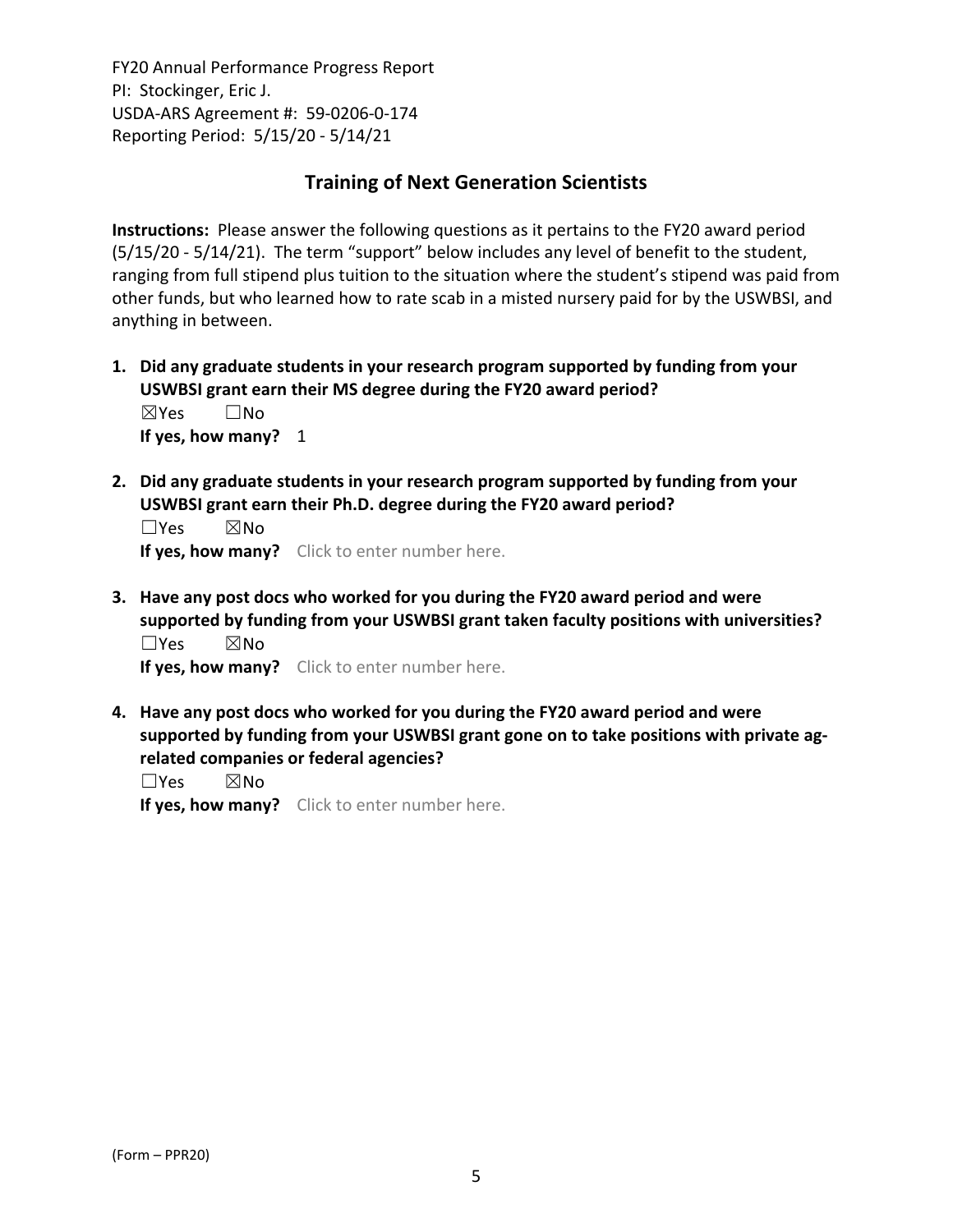# **Release of Germplasm/Cultivars**

**Instructions:** In the table below, list all germplasm and/or cultivars released with full or partial support through the USWBSI during the FY20 award period (5/15/20 - 5/14/21). All columns must be completed for each listed germplasm/cultivar. Use the key below the table for Grain Class abbreviations. 

| Name of Germplasm/Cultivar | <b>Grain Class</b>    | <b>FHB Resistance</b>                                  | <b>FHB</b><br>Rating<br>$(0-9)$  | Year<br><b>Released</b> |
|----------------------------|-----------------------|--------------------------------------------------------|----------------------------------|-------------------------|
| Nothing to report.         | Select Grain<br>Class | Select what represents<br>your most resistant<br>check | Enter as<br>$text 0-9$<br>rating | Select Year             |
| Click here to enter text.  | Select Grain<br>Class | Select what represents<br>your most resistant<br>check | Enter as<br>$text 0-9$<br>rating | Select Year             |
| Click here to enter text.  | Select Grain<br>Class | Select what represents<br>your most resistant<br>check | Enter as<br>text 0-9<br>rating   | Select Year             |
| Click here to enter text.  | Select Grain<br>Class | Select what represents<br>your most resistant<br>check | Enter as<br>text 0-9<br>rating   | Select Year             |
| Click here to enter text.  | Select Grain<br>Class | Select what represents<br>your most resistant<br>check | Enter as<br>text 0-9<br>rating   | Select Year             |
| Click here to enter text.  | Select Grain<br>Class | Select what represents<br>your most resistant<br>check | Enter as<br>$text 0-9$<br>rating | Select Year             |
| Click here to enter text.  | Select Grain<br>Class | Select what represents<br>your most resistant<br>check | Enter as<br>text 0-9<br>rating   | Select Year             |
| Click here to enter text.  | Select Grain<br>Class | Select what represents<br>your most resistant<br>check | Enter as<br>text 0-9<br>rating   | Select Year             |
| Click here to enter text.  | Select Grain<br>Class | Select what represents<br>your most resistant<br>check | Enter as<br>text 0-9<br>rating   | Select Year             |
| Click here to enter text.  | Select Grain<br>Class | Select what represents<br>your most resistant<br>check | Enter as<br>text 0-9<br>rating   | Select Year             |
| Click here to enter text.  | Select Grain<br>Class | Select what represents<br>your most resistant<br>check | Enter as<br>text 0-9<br>rating   | Select Year             |
| Click here to enter text.  | Select Grain<br>Class | Select what represents<br>your most resistant<br>check | Enter as<br>text 0-9<br>rating   | Select Year             |
| Click here to enter text.  | Select Grain<br>Class | Select what represents<br>your most resistant<br>check | Enter as<br>text 0-9<br>rating   | Select Year             |
| Click here to enter text.  | Select Grain<br>Class | Select what represents<br>your most resistant<br>check | Enter as<br>text 0-9<br>rating   | Select Year             |

NOTE: Leave blank if you have nothing to report or if your grant did NOT include any VDHR-related projects.

**NOTE:** List the associated release notice or publication under the appropriate sub-section in the 'Publications' section of the FPR.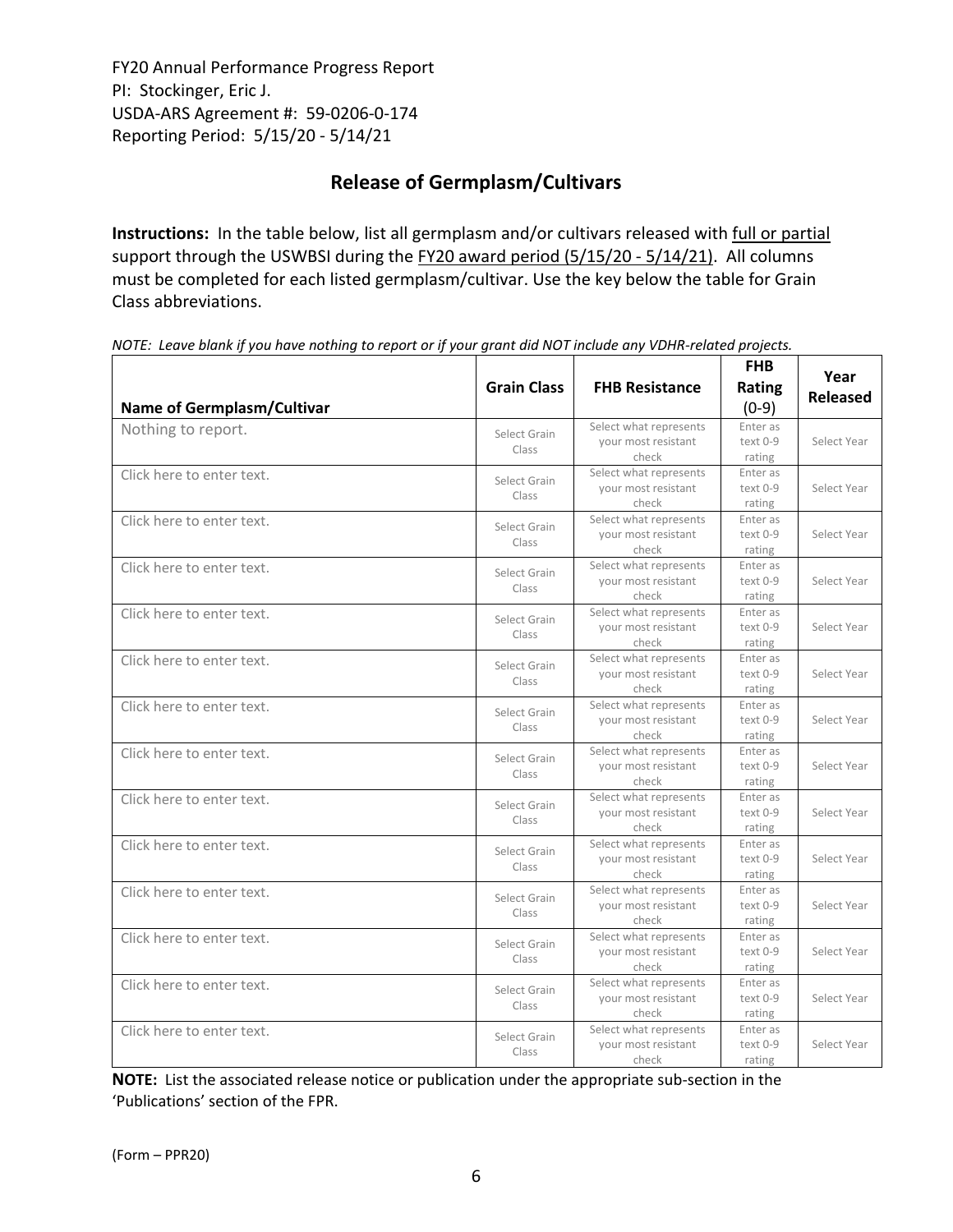## **Publications, Conference Papers, and Presentations**

**Instructions:** Refer to the PR\_Instructions for detailed more instructions for listing publications/presentations about your work that resulted from all of the projects included in the FY20 grant award. Only citations for publications published (submitted or accepted) or presentations presented during the **award period (5/15/20 ‐ 5/14/21**) should be included. If you did not publish/submit or present anything, state 'Nothing to Report' directly above the Journal publications section.

NOTE: Directly below each citation, you **must** indicate the Status (i.e. published, submitted, etc.) and whether acknowledgement of Federal support was indicated in the publication/ presentation. See example below for a poster presentation with an abstract:

Winn, Z.J., Acharya, R., Lyerly, J., Brown‐Guedira, G., Cowger, C., Griffey, C., Fitzgerald, J., Mason R.E., and Murphy, J.P. (2020, Dec 7‐11). Mapping of Fusarium Head Blight Resistance in NC13‐20076 Soft Red Winter Wheat (p. 12). In: Canty, S., Hoffstetter, A. and Dill‐Macky, R. (Eds.), *Proceedings of the 2020 National Fusarium Head Blight Forum*. https://scabusa.org/pdfs/NFHBF20\_Proceedings.pdf. Status: Abstract Published and Poster Presented Acknowledgement of Federal Support: YES (Abstract and Poster)

## **Journal publications.**

Muñoz‐Amatriaín, M., Hernandez, F., Herb, D., Baenziger, P.S., Bochard, A., Capettini, F., Casas, A., Cuesta‐Marcos, A., Einfeldt, C., Fisk, S. Genty, A., Helgerson, L., Herz, M., Hu, G., Igartua, E., Karsai, I., Nakamura, T., Sato, K., Smith, K., **Stockinger, E.**, Thomas, W., and Hayes, P. (2020). Perspectives on low temperature tolerance and vernalization sensitivity in barley: prospects for facultative growth habit. Frontiers in Plant Science. 11(1625). https://www.ncbi.nlm.nih.gov/pmc/articles/PMC7814503/

Status: Published.

Federal support Acknowledged: No

Kost, M.A., Perales, H.R., Wijeratne, S., Wijeratne, A.J., **Stockinger, E.**, Grotewold, E., Mercer, K.L. (2020) Transcriptional differentiation of UV‐B protectant genes in maize landraces spanning an elevational gradient in Chiapas, Mexico. *Evolutionary Applications*. 13(8): 1949‐1967. https://www.ncbi.nlm.nih.gov/pubmed/32908597 Status: Published. Federal support Acknowledged: No

#### **Books or other non‐periodical, one‐time publications.**

Nothing to report.

(Form – PPR20)